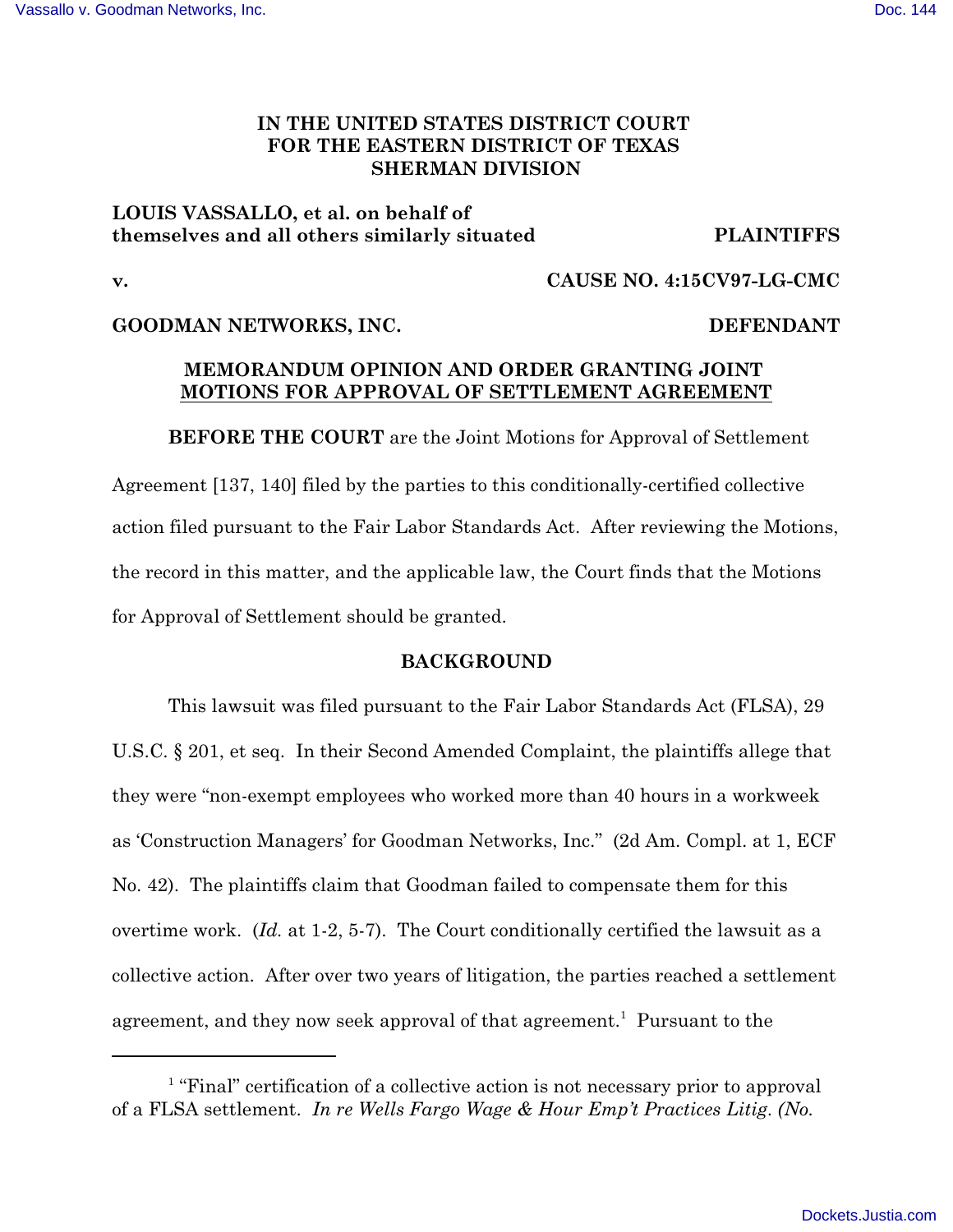Court's instructions, the agreement was filed in the record as Exhibit A to the parties' Joint Motion for Approval [140].

#### **DISCUSSION**

#### **I. REQUEST FOR APPROVAL OF SETTLEMENT**

Generally, FLSA claims can only be compromised after a court reviews and approves the settlement. *Lynn's Food Stores, Inc. v. United States*, 679 F.2d 1350, 1354 (11th Cir. 1982).

The primary focus of the Court's inquiry in deciding whether the approve the settlement of a FLSA collective action is not on due process concerns as it would be for a Rule 23 class action. Rather, the Court primarily focuses on ensuring that an employer does not take advantage of its employees in settling their claim for wages.

*Dyson v. Stuart Petroleum Testers, Inc.*, No. 1:15cv282-RP, 2016 WL 815355, at \*2

(W.D. Tex. Feb. 29, 2016) (quoting *Collins v. Sanderson Farms, Inc.*, 568 F. Supp.

2d 714, 719 (E.D. La. 2008)) (internal ellipsis and brackets omitted).

A settlement should be approved if it "reflect[s] a reasonable compromise over issues . . . that are actually in dispute." *Lynn's Food Stores*, 679 F.2d at 1354. "The requirement of an adversarial posture between parties to a settlement agreement operates as a guarantee that employers cannot profit by coercing employees into waiving their rights, and then dressing that invalid waiver of the FLSA's protections as a valid settlement of a legal claim." *Sims v. Housing Auth. City of El Paso*, No. EP-10-CV-109-PKC, 2011 WL 3862194, at \*6 (W.D. Tex. Sept. 1, 2011).

*III)*, 18 F. Supp. 3d 844, 853 (S.D. Tex. 2014).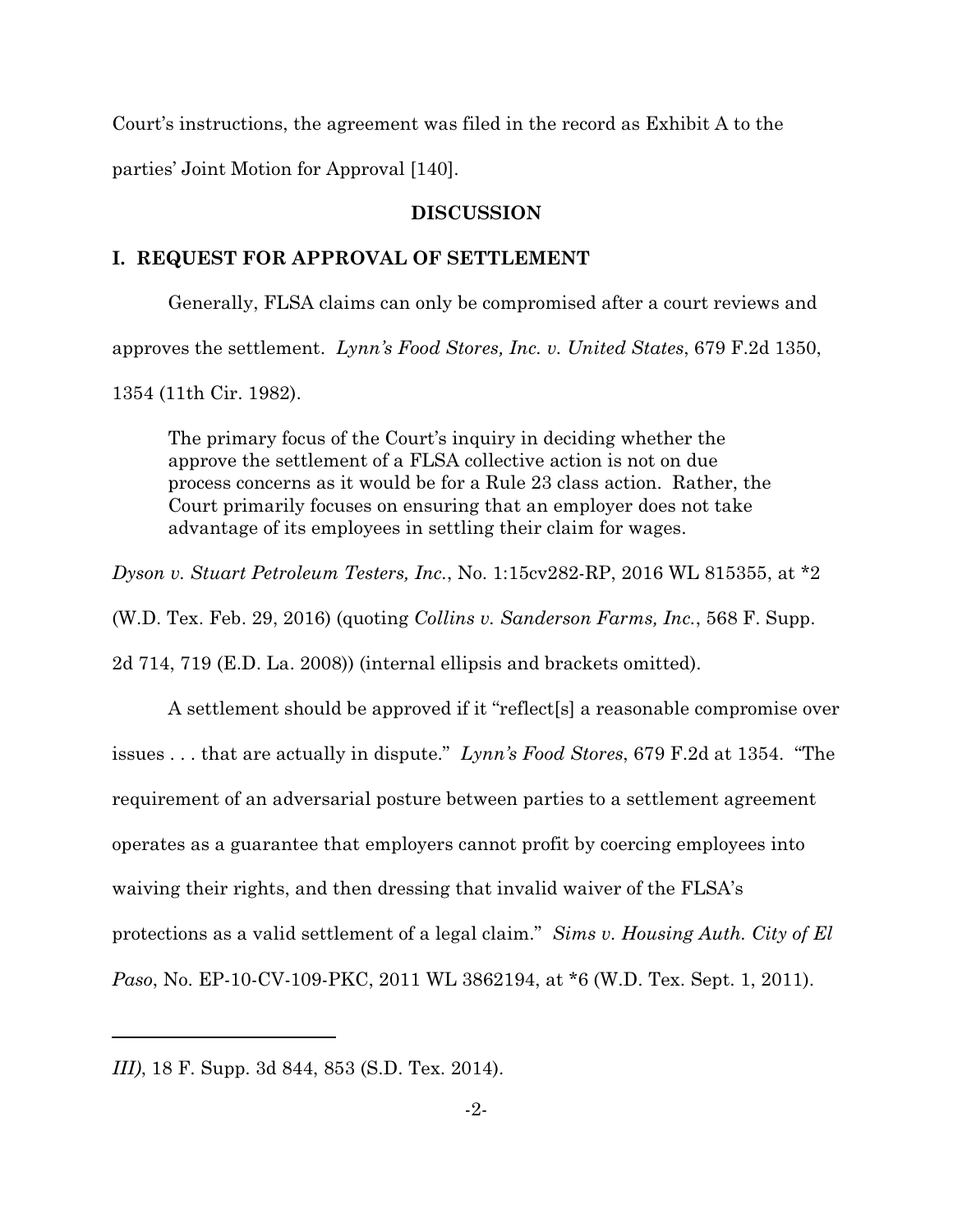This Court must first determine whether a bona fide dispute exists between the parties. *See id.* The plaintiffs allege that they were non-exempt employees who should have been compensated at the overtime wage rate specified by the FLSA. However, Goodman asserts that the plaintiffs were construction managers who were exempt from the FLSA requirements. (*See* Ans. at 2-3, ECF No. 49; *see also* Confidential Settlement and Release Agreement at 1, ECF No. 139-1). The parties genuinely disputed several issues including: whether the plaintiffs were correctly classified as exempt; the amount of damages suffered by each plaintiff; whether liquidated damages were appropriate; and the appropriate statute of limitations. The motion practice engaged in by the parties also indicates the adversarial nature of this lawsuit. Thus, the Court finds that a bona fide dispute exists between the parties.

The next consideration is whether the proposed settlement agreement is fair and reasonable. *Dyson*, 2016 WL 815355, at \*2. "Although the class-action provisions of Federal Rule of Civil Procedure 23 technically do not apply to collective actions under the FLSA, Rule 23(e) is similar because it requires court approval to finalize a proposed class action settlement." *Id.* As a result, courts often utilize the Rule 23(e) standard to determine whether a FLSA collective action settlement is fair and reasonable. *Id.*; *see also Jones v. JGC Dallas LLC*, No. 3:11cv2743-O, 2014 WL 7332551, at \*3 (N.D. Tex. Nov. 12, 2014).

There are six focal facets [under Rule 23(e)]: (1) the existence of fraud or collusion behind the settlement; (2) the complexity, expense, and likely duration of the litigation; (3) the stage of the proceedings and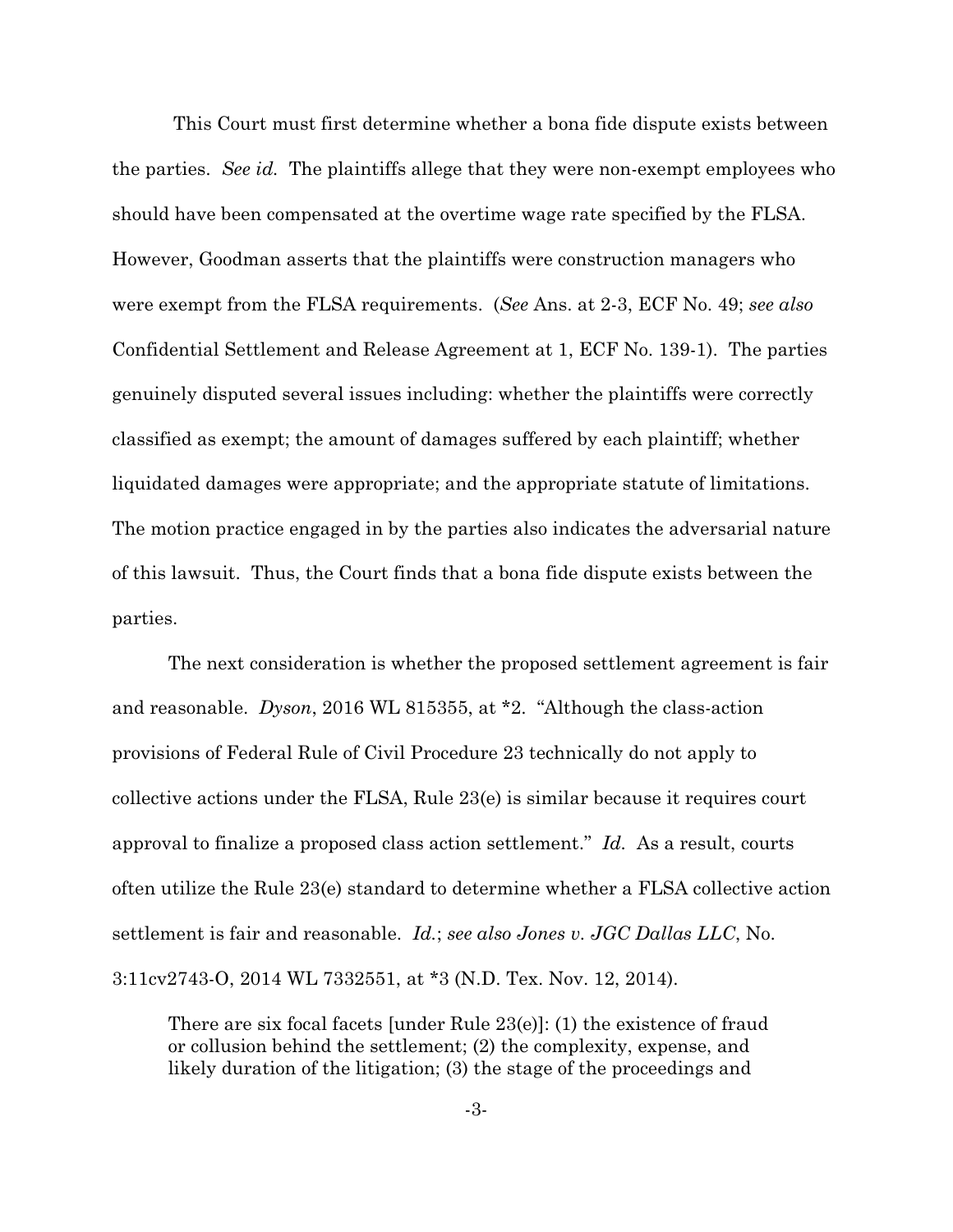the amount of discovery completed; (4) the probability of plaintiffs' success on the merits; (5) the range of possible recovery; and (6) the opinions of the class counsel, class representatives, and absent class members.

*Reed v. Gen'l Motors Corp.*, 703 F.2d 170, 172 (5th Cir. 1983).

The first factor requires the Court to consider the existence of fraud or collusion behind the settlement. The parties participated in extensive discovery and two mediation sessions before entering into the settlement agreement. The use of a mediator during settlement negotiations is an indication that the settlement negotiations were fair and non-collusive. *See, e.g., Morris v. Affinity Health Plan, Inc.*, 859 F. Supp. 2d 611, 618 (S.D.N.Y. 2012) (noting that the parties' use of a mediator was a factor indicating that the settlement negotiations were fair); *La Fleur v. Med. Mgmt. Int'l Inc.*, No. EDCV 13-00398-VAP, 2014 WL 2967475, at \*4 (C.D. Cal. June 25, 2014) ("Settlements reached with the help of a mediator are likely non-collusive."). Furthermore, there is no evidence of fraud or collusion before the Court. Therefore, the first factor weighs in favor of approval of the settlement.

As for the second factor, "[w]hen the prospect of ongoing litigation threatens to impose high costs of time and money on the parties, the reasonableness of approving a mutually-agreeable settlement is strengthened." *Klein v. O'Neal, Inc.*, 705 F. Supp. 2d 632, 651 (N.D. Tex. 2010) (quoting *Ayers v. Thompson*, 358 F.3d 356, 373 (5th Cir. 2004)). This case is a complex, collective action and the parties agreed to settle the case in order "to avoid the burden, expense, and uncertainty of

-4-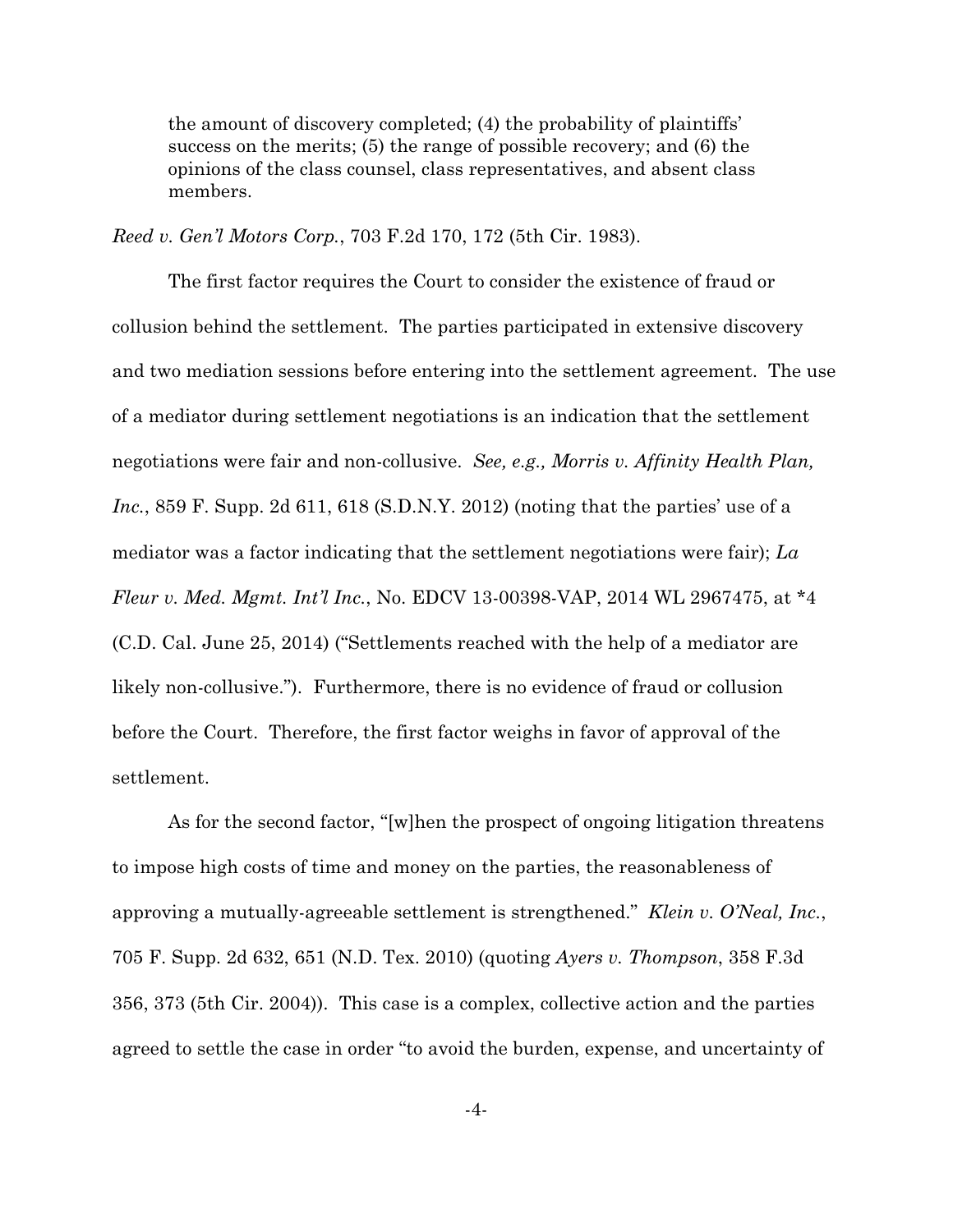litigating Plaintiffs' claims." (Mot., Ex. A at 1, ECF No. 139-1). The parties assert that, if they had not settled the case, they would have filed competing motions for summary judgment concerning multiple issues including Goodman's good faith defense and the correct statute of limitations. The parties also estimate that a trial of this matter would have required presentation of testimony from approximately ninety witnesses and would have lasted approximately five weeks. These considerations support a finding that the settlement is fair and reasonable.

The goal of the third factor – the stage of the proceedings and the amount of discovery – is to "evaluate[] whether 'the parties and the district court possess ample information with which to evaluate the merits of the competing positions.'" *Klein*, 705 F. Supp. 2d at 653 (quoting *Ayers*, 358 F.3d at 369). The parties have represented to the Court that they have conducted ten depositions and produced nearly one million documents. Thus, the parties have had the opportunity to evaluate the merits of their respective positions, and this factor favors approval of the settlement.

The fourth factor, which is the most important factor absent fraud and collusion, considers the probability of the plaintiffs' success on the merits. *Parker v. Anderson*, 667 F.2d 1204, 1209 (5th Cir. 1982). When analyzing this factor, the court must judge the terms of the proposed settlement against the probability that the class will succeed in obtaining a judgment following a trial on the merits. *Reed*, 703 F.2d at 172. However, the court "must not try the case in the settlement hearings because the very purpose of the compromise is to avoid the delay and

-5-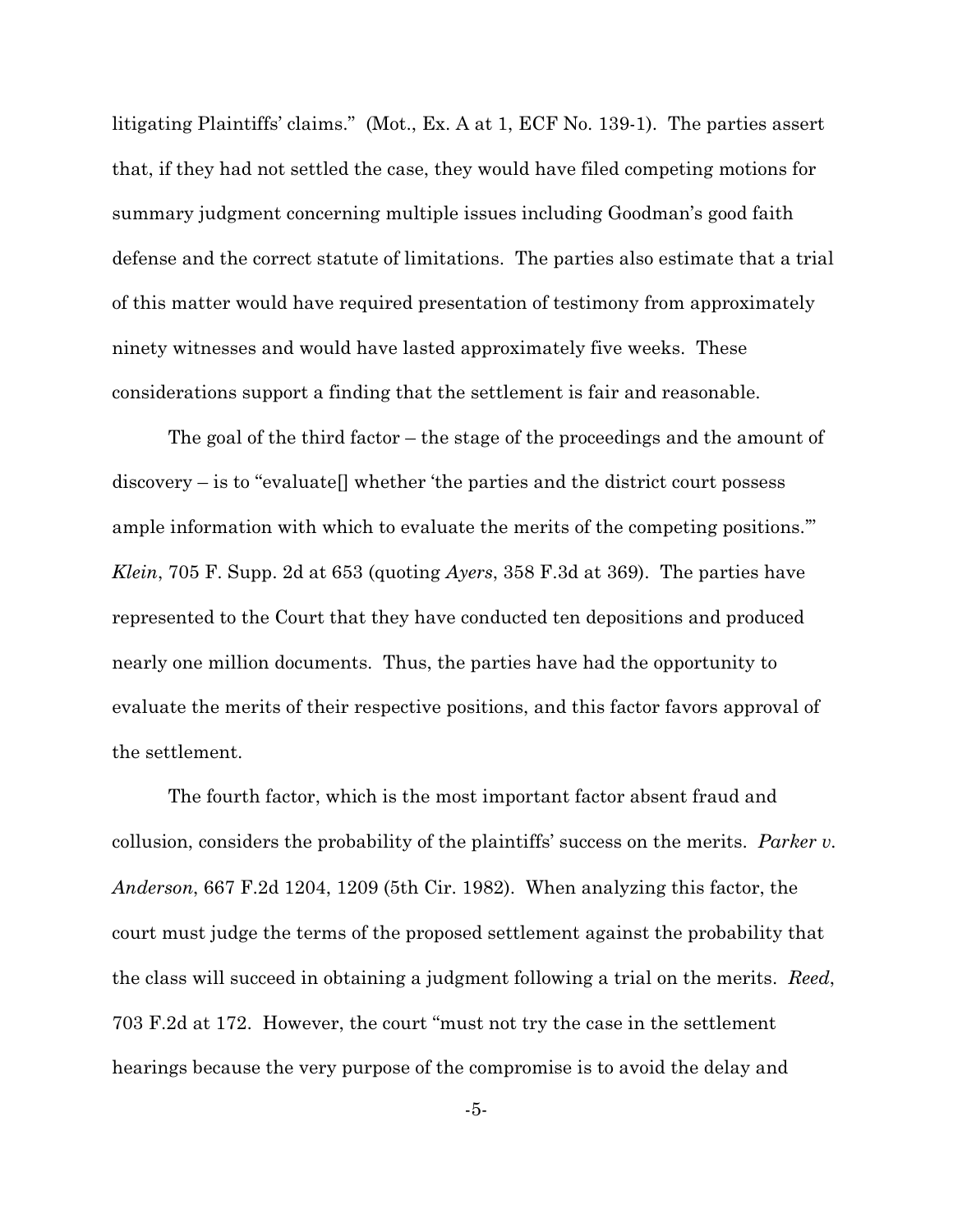expense of such a trial." *Id.* As explained previously, liability as well as the amount of damages were strenuously disputed in this lawsuit. Furthermore, the parties agree that they "do not have precise time records that will allow them to determine exactly how many hours plaintiffs worked each week." (Joint Br. at 9, ECF No. 143). The parties agree that some of the plaintiffs would have received no recovery if they had been unsuccessful in proving a willful violation. Meanwhile, the proposed settlement provides substantial relief to all of the plaintiffs who remain parties to this lawsuit, including back wages and liquidated damages. As a result, the Court finds that this factor supports a finding that the settlement is fair and reasonable.

The fifth factor examines the range of possible recovery by the class. This factor primarily concerns the adequacy of the proposed settlement. *See Ayers*, 358 F.3d at 370. The parties submit that the plaintiffs may have been awarded nothing, because the issue of whether the plaintiffs were exempt employees under the FLSA was disputed. If the plaintiffs were found to be nonexempt, then they would have been entitled to backpay. As explained previously, the amount of damages also hinged on whether the plaintiffs were entitled to liquidated damages and whether Goodman willfully violated the FLSA. As a result, the Court finds that this factor weighs in favor of approving the settlement.

The sixth factor is the opinions of class counsel and the class

-6-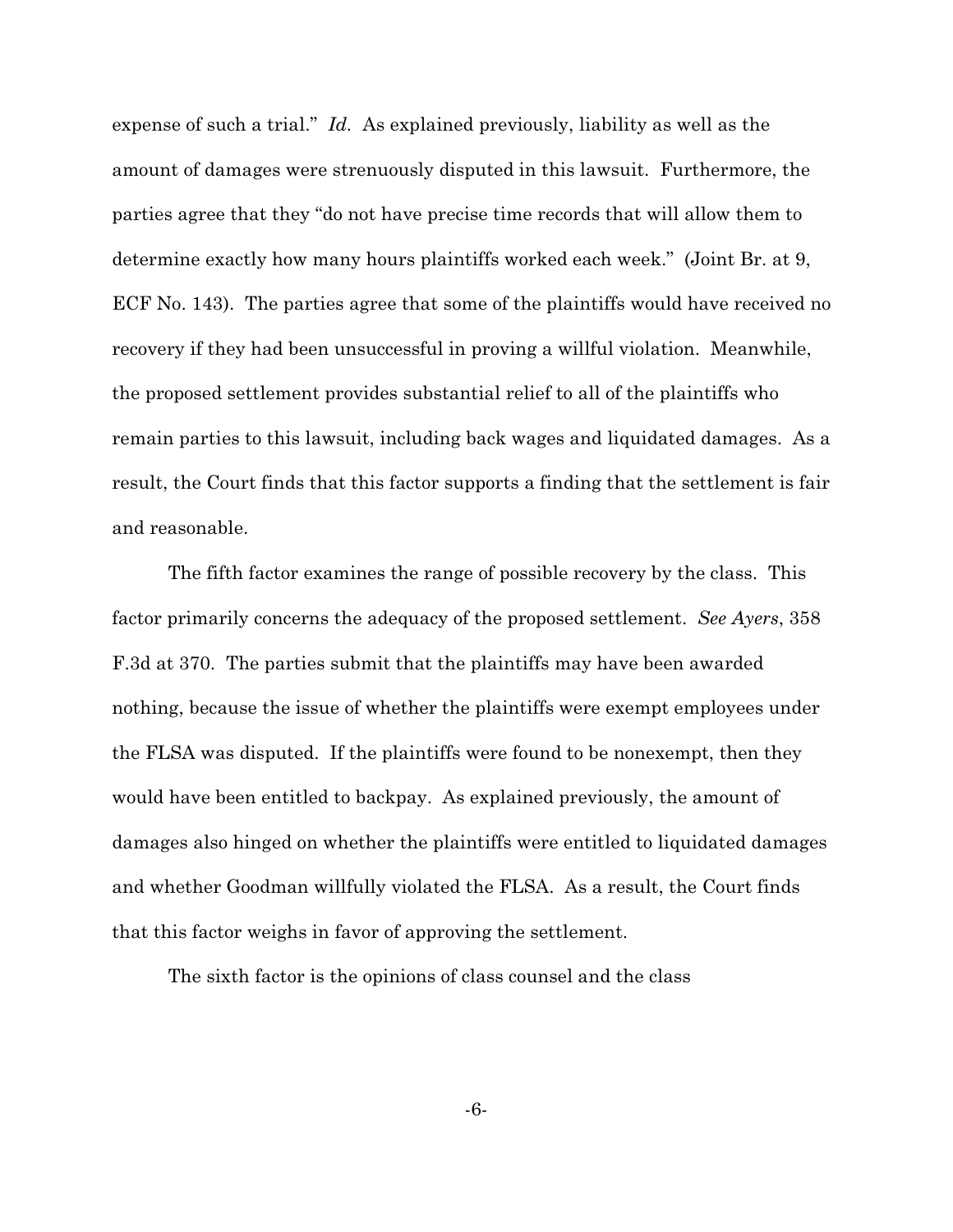representatives.<sup>2</sup> The parties and their attorneys agree that the settlement is a fair and reasonable resolution of a bona fide dispute. Therefore, this factor also supports a finding in favor of approving the settlement.

After considering all of the *Reed* factors, the Court finds that the settlement should be approved, because it is a fair and reasonable settlement of a bona fide dispute.

#### **II. REQUEST FOR APPROVAL OF ATTORNEYS' FEES**

"[T]o fully discharge its duty to review and approve class action settlement agreements, a district court must assess the reasonableness of the attorneys' fees." *Strong v. BellSouth Telecomm., Inc.*, 137 F.3d 844, 849 (5th Cir. 1998), *quoted in Dyson*, 2016 WL 815355, at \*4. In common fund cases, courts in the Fifth Circuit are permitted to use either the percentage method or the lodestar method to calculate attorneys' fees. *Union Asset Mgmt. v. Dell, Inc.*, 669 F.3d 632, 644 (5th Cir. 2012). After utilizing the percentage method, it is often helpful to perform a lodestar cross-check "to avoid windfall fees, i.e., to ensure that the percentage approach does not lead to a fee that represents an extraordinary lodestar multiple." *In re Heartland Payment Sys., Inc. Customer Data Sec. Breach Litig.*, 851 F. Supp. 2d 1040, 1086 (S.D. Tex. 2012); *see also Klein*, 704 F. Supp. 2d at 675.

#### **A. PERCENTAGE METHOD**

Pursuant to the percentage method, the court awards a reasonable

 $2^{\circ}$  The parties correctly assert that there is no need to consider the opinions of absent class members as this settlement has no impact on absent class members.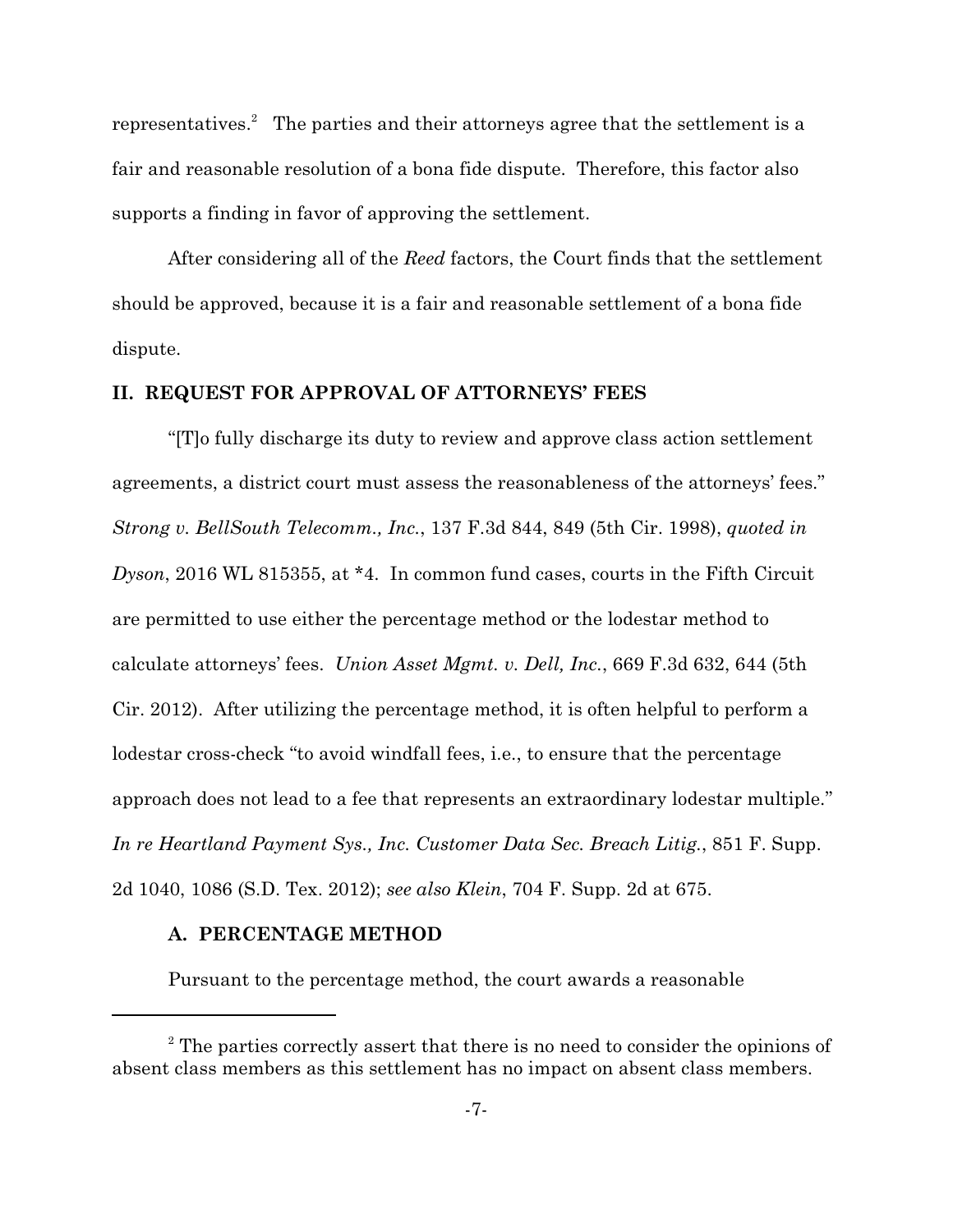percentage of the common fund to the attorneys. *Dell, Inc.*, 669 F.3d at 642-43. The court first determines the actual monetary value conferred to the class by the settlement. *In re Heartland*, 851 F. Supp. 2d at 1075.

If an agreement is reached on the amount of a settlement fund and a separate amount for attorney fees and expenses, . . . the sum of the two amounts ordinarily should be treated as a settlement fund for the benefit of the class, with the agreed-on fee amount constituting the upper limit on the fees that can be awarded to counsel.

*Id.* at 1072 (quoting Manual for Complex Litig. (4th) § 21.7 (2004)).

After determining the value conferred on the class, the court applies a benchmark percentage to this value. *Id.* Finally, the court applies the factors set forth in *Johnson v. Georgia Highway Express, Inc.*, 488 F.2d 714 (5th Cir. 1974), to determine whether the percentage should be adjusted upward or downward. *Id.* 

The value conferred to the class in the present settlement is \$2,000,000. Based upon the settlement agreement and the billing report submitted to the Court, it appears that the requested attorneys' fees total \$795,656.21, or approximately 39.78 percent of the value conferred to the class.<sup>3</sup> Texas courts have held that a fee of thirty percent is reasonable in a FLSA collective action. *Dyson*, 2016 WL 815355, at \*4; *Jones*, 2014 WL 7332551, at \*7. Thus, the percentage requested in the present case is somewhat higher than the amount of attorneys' fees typically

<sup>&</sup>lt;sup>3</sup> The settlement agreement provides for a total payment to the plaintiffs' attorneys in the amount of \$830,975.56. (Mot., Ex. A at 4-5, ECF No. 140-1). The expenses incurred pursuant to the attorneys' billing report are \$35,319.35, (Joint Br., Ex. C at 145, ECF No. 142-3), leaving requested fees in the amount of \$795,656.21.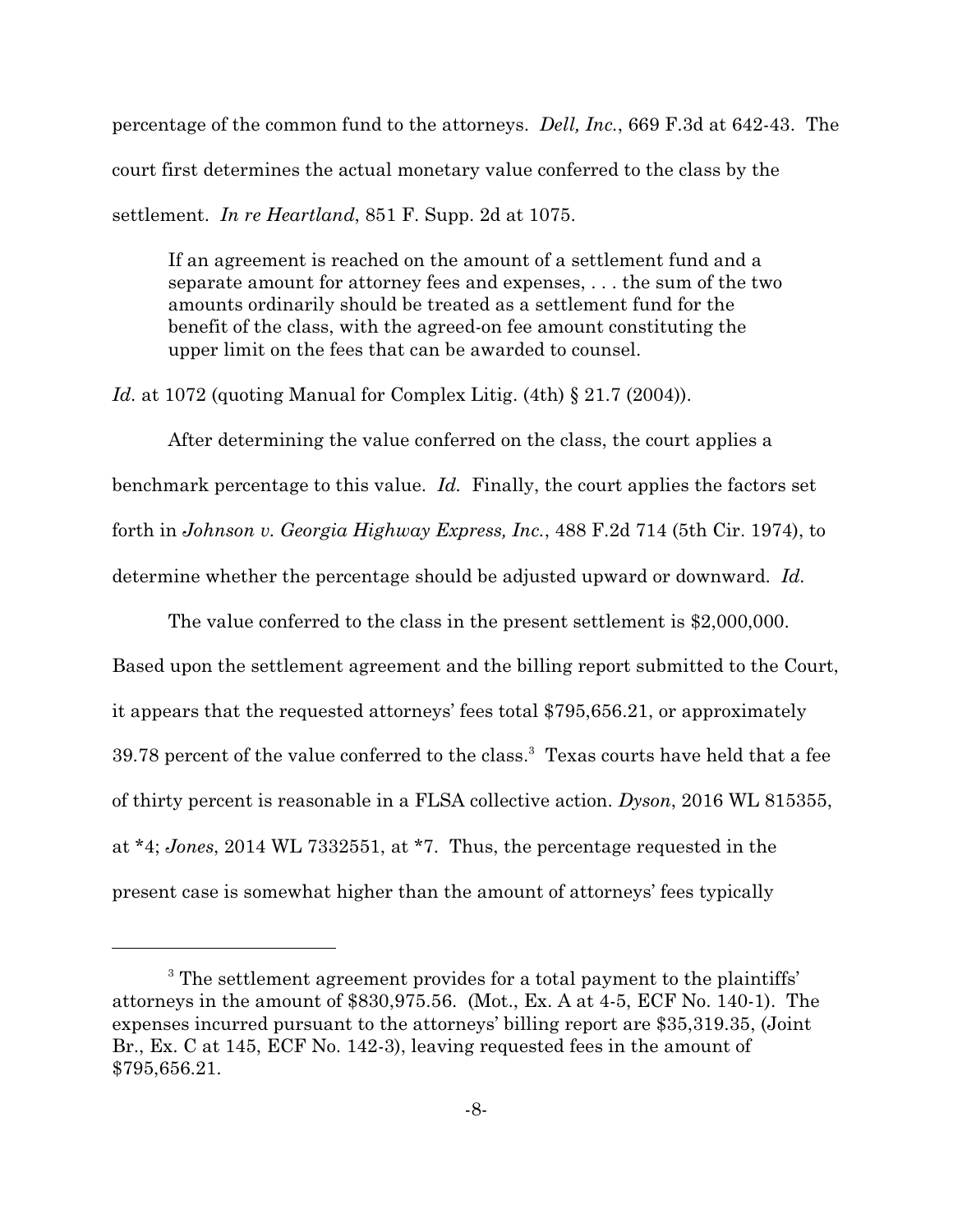awarded in similar cases. The Court will next perform a lodestar cross-check, which includes application of the *Johnson* factors to determine whether the requested award is reasonable.

#### **B. LODESTAR CROSS-CHECK**

The lodestar cross-check involves calculation of the lodestar, as well as consideration of the *Johnson* factors, to determine whether the lodestar figure should be adjusted upward or downward. *Strong*, 137 F.3d at 850. Under the lodestar method, the court first multiplies the reasonable number of hours spent working on the case by the reasonable hourly rate for the attorney to determine the lodestar figure. *Black v. SettlePou, P.C.*, 732 F.3d 492, 502 (5th Cir. 2013).

#### **1. Hours Expended**

"The party seeking attorneys' fees must present an adequately documented time record to the court. Using this time as a benchmark, the court should exclude all time that is excessive, duplicative, or inadequately documented." *Watkins v. Fordice*, 7 F.3d 453, 457 (5th Cir. 1993). The party seeking fees must demonstrate that the hours billed were reasonable and that the lawyers exercised billing judgment by writing off unproductive, excessive, or redundant work. *Black*, 732 F.3d at 502.

The attorneys and paralegals who worked on this case have billed a total of 2552 hours and 24 minutes. They have demonstrated that they exercised billing judgment by writing off 359.9 hours of redundant, excessive, or unproductive time,

-9-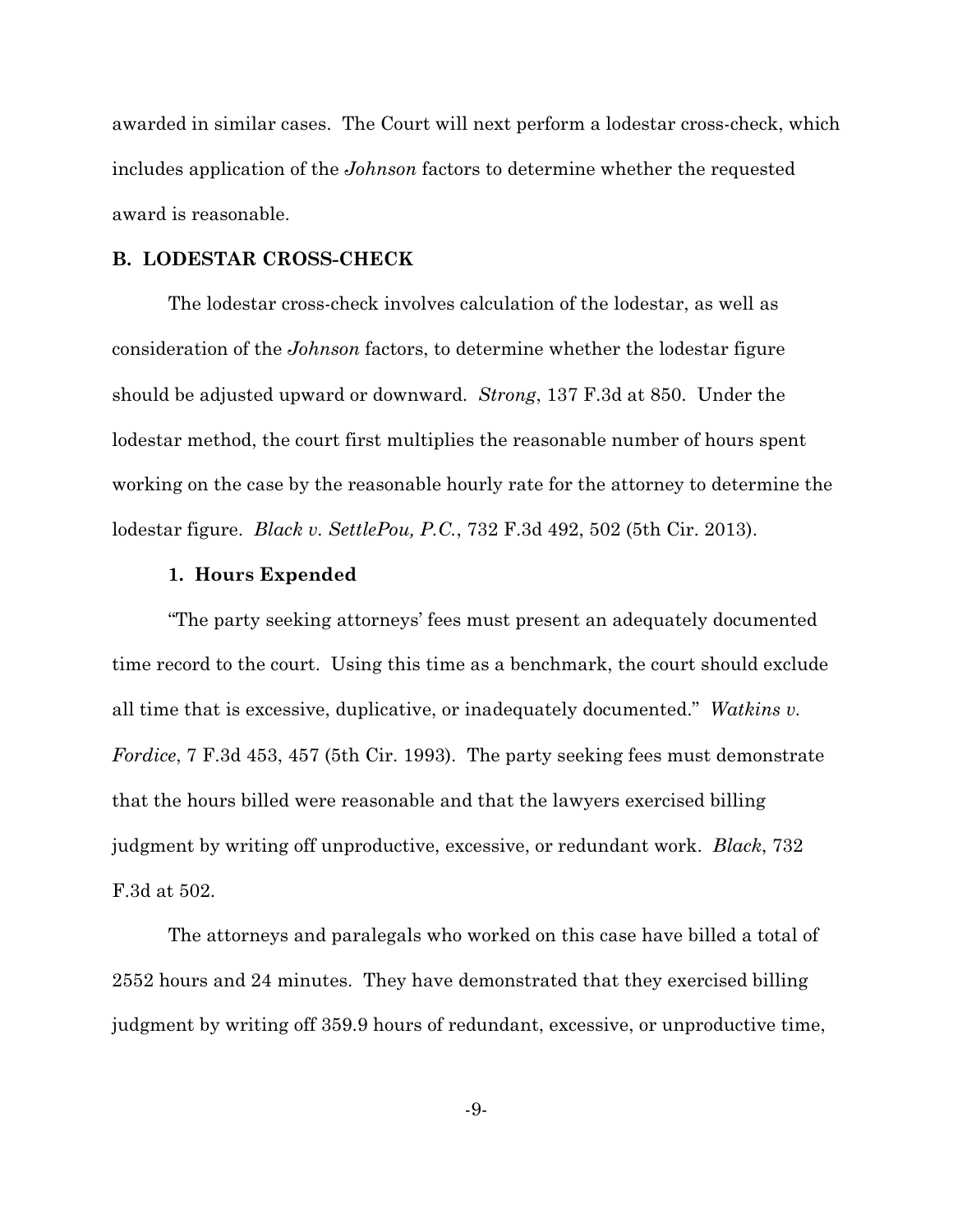representing \$83,495 in fees. This leaves a total of 2192.7 hours of attorney and paralegal time. The Court sees no need for making further deductions.

#### **2. Hourly Rate**

"[T]he relevant market for purposes of determining the prevailing rate to be paid in a fee award is the community in which the district court sits." *Tollett v. City of Kemah*, 285 F.3d 357, 368 (5th Cir. 2002). "Generally, the reasonable hourly rate for a particular community is established through affidavits of other attorneys practicing there." *Id.*

The plaintiffs in the present case are represented by the Vethan Law Firm, PC, which has offices in Houston, San Antonio, Dallas, and Austin. The attorney who performed most of the work on the case is Jonathan Seth Grove, who has approximately seven years of experience. (Joint Br., Ex. A at 2, ECF No. 142-1). Other attorneys who worked on the case include: Joseph L. Lanza, who has approximately twenty-four years of experience; Charles M.R. Vethan, who has twenty-two years of experience and is board certified in civil trial law and consumer and commercial law by the Texas Board of Legal Specialization; Joseph F. Colvin, a business and transactional attorney that has tried nine cases; Diren W. Singhe, who received his juris doctor degree from Cornell Law School in 1997 and specializes in commercial, construction, and professional liability law; Olivia C. Mallary, who is a recent graduate of St. Mary's University School of Law; David L. Bergen, who primarily practices in commercial and complex civil litigation; and Andrew J. Walker, who appears to have at least fifteen years of experience based on

-10-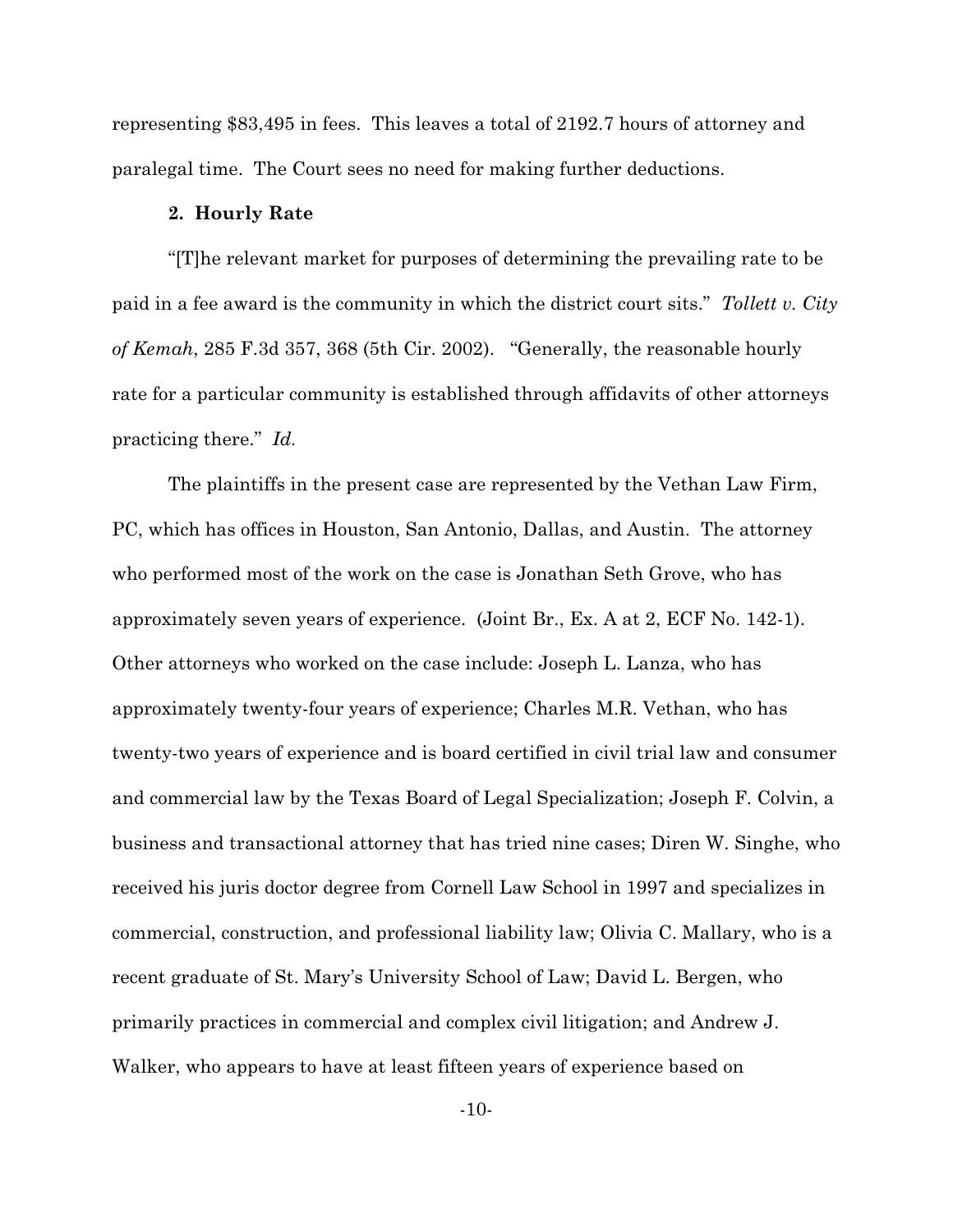information provided on the firm's website.<sup>4</sup> Attorney Robert Y. Peterson also worked on the case, but no information is provided concerning his credentials in the record or on the firm's website. Mr. Lanza and Mr. Vethan billed their time at a rate of \$450 per hour, while Mr. Grove, Mr. Colvin, and Mr. Walker billed their time at a rate of \$400 per hour. Mr. Singhe billed his time at \$275 per hour, and Mr. Bergen, Mr. Peterson, and Ms. Mallary billed their time at a rate of \$350 per hour. Seven paralegals also worked on the case and billed their time at a rate of \$200 to \$250 per hour.

The plaintiffs have produced affidavits signed by two attorneys who practice in the Houston and Dallas metropolitan areas. These attorneys have opined that the following rates are reasonable in the present case: \$450 per hour for attorneys Charles Vethan and Joseph Lanza, \$400 per hour for attorney Seth Grove, and \$350 to \$400 for other attorneys who worked on the case. (Joint Br., Ex. F, G, ECF Nos. 142-6, 142-7). These attorneys did not provide their opinion concerning the appropriate rate for paralegals. However, the Vethan Law Firm's senior paralegal, who has over eleven years of experience, has provided a detailed affidavit concerning the work that was performed by Vethan Firm paralegals on this case. (Joint Br., Ex. B, ECF No. 142-2).

The Fifth Circuit has approved rates of \$577.50, \$542.50, and \$280 per hour for Texas attorneys handling an age discrimination case. *Miller v. Raytheon Co.*,

<sup>&</sup>lt;sup>4</sup> The firm's website, which was last visited on September 30, 2016, is located at www.vethanlaw.com.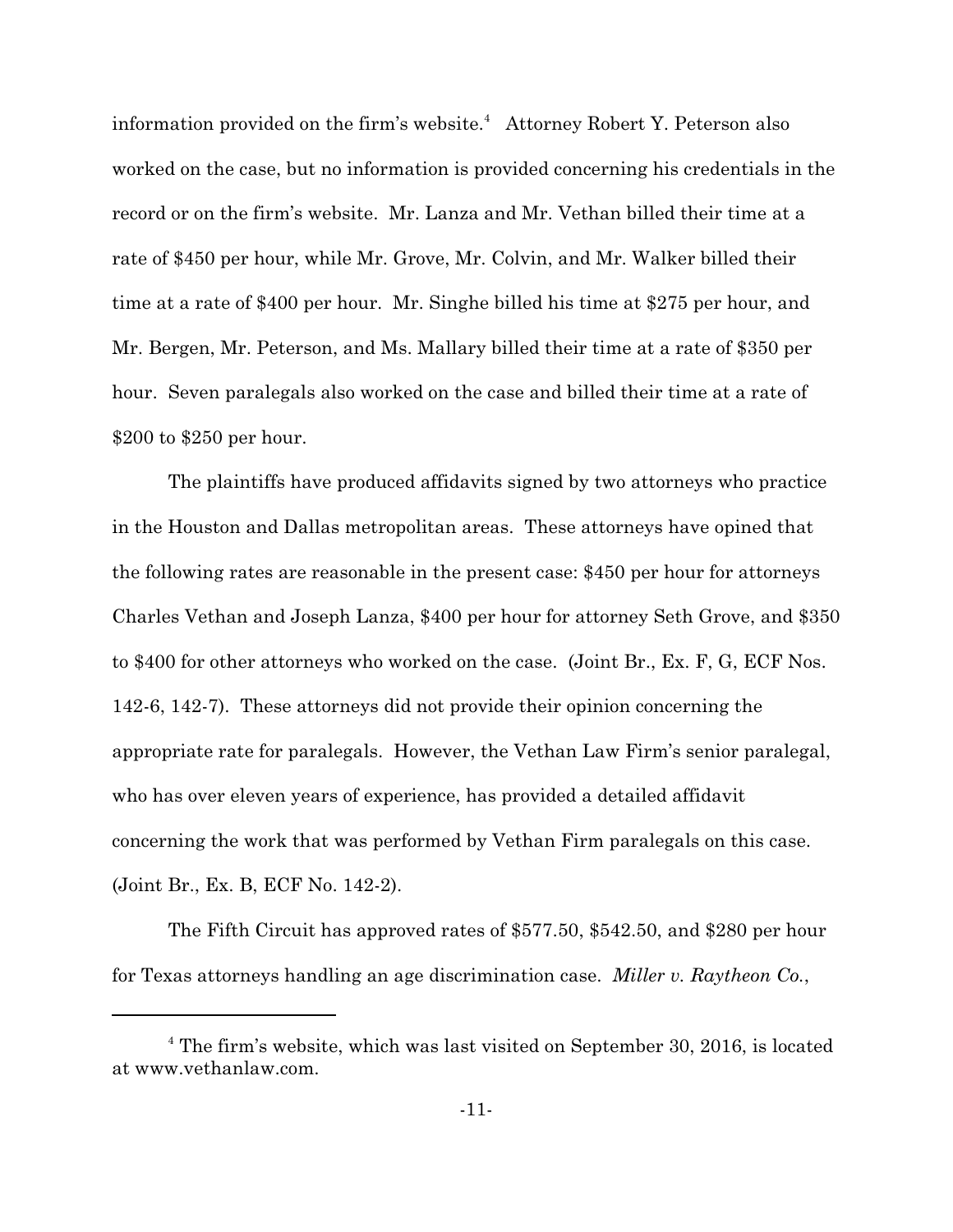716 F.3d 138, 149 (5th Cir. 2013). The United States District Court for the Southern District of Texas has approved the following rates for attorneys who filed a FLSA collective action: \$500 per hour for an attorney with over twenty-one years experience, \$300 per hour for an attorney with two years of experience, and \$100 per hour for paralegals with undocumented levels of experience. *Rouse v. Target Corp.*, No. 3:15cv48, 2016 WL 319871, at \*3, \*7 (S.D. Tex. Jan. 26, 2016). The Northern District of Texas has recognized that an hourly rate range of \$220 per hour for associates to \$510 for senior partners is appropriate for Texas attorneys. *Fluor Corp. v. Citadel Equity Fund Ltd.*, No. 3:08cv1556-B, 2011 WL 3820704, at \*5 (N.D. Tex. Aug. 26, 2011).

The Court finds that the attorneys' proposed rates, which range from \$275 per hour to \$450 per hour, should be approved by this Court. Although the paralegals' proposed rates of \$200 to \$250 per hour are higher than those typically approved, the parties have demonstrated that these rates are justified based on the experience levels of the paralegals and the work they performed. Applying these rates to the 2192.7 hours of attorney and paralegal time that was billed in this case leaves a lodestar of \$803,025.31.

#### **3.** *Johnson* **Factors**

The Court must next analyze the *Johnson* factors, which are:

(1) the time and labor required; (2) the novelty and difficulty of the questions involved; (3) the skill required to perform the legal service properly; (4) the preclusion of other employment by the attorney due to the acceptance of the case; (5) the customary fee; (6) whether the fee is fixed or contingent; (7) the time limitations imposed by the client or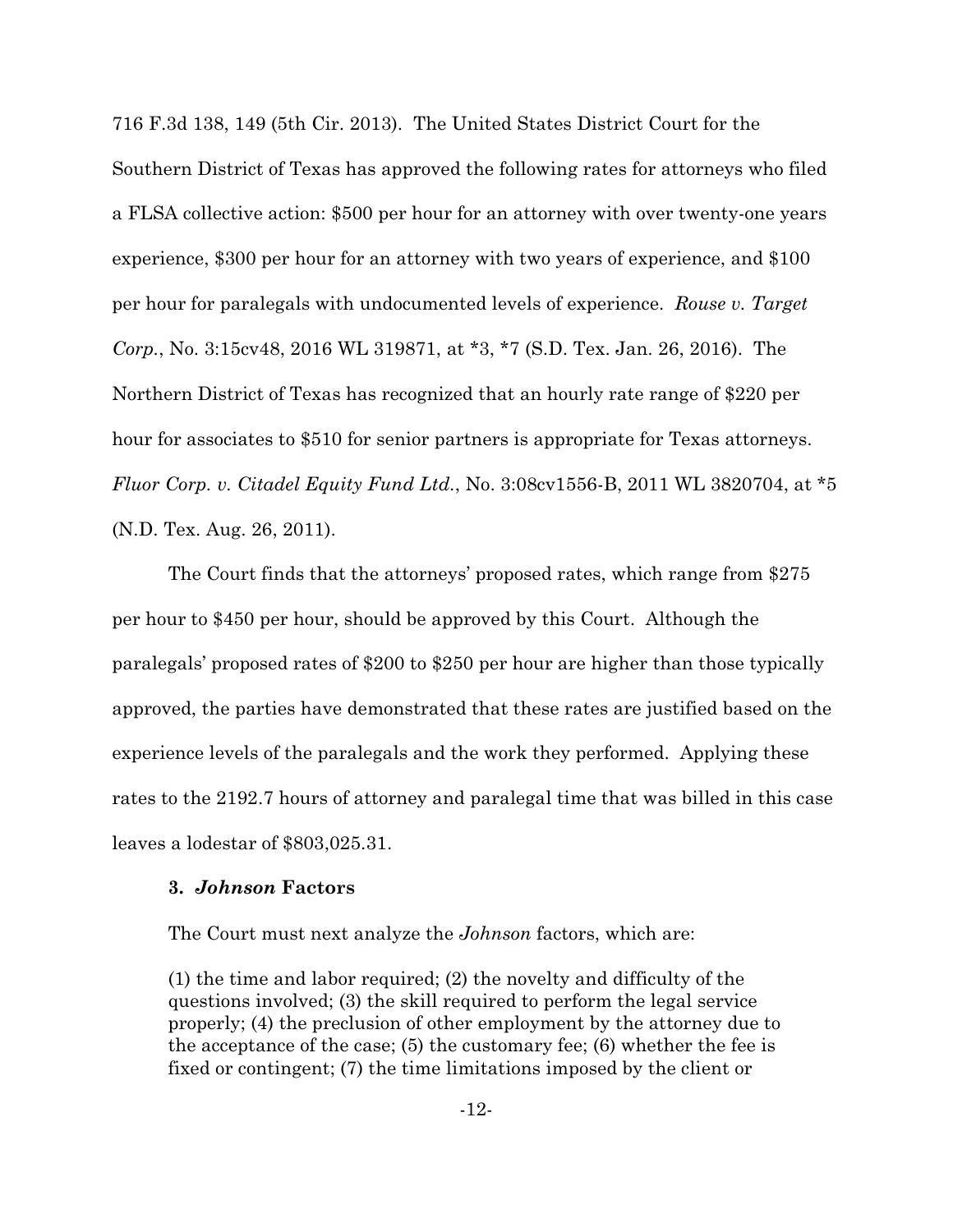the circumstances; (8) the amount involved and the results obtained; (9) the experience, reputation, and ability of the attorneys; (10) the undesirability of the case; (11) the nature and the length of the professional relationship with the client; and (12) awards in similar cases.

*Johnson*, 488 F.2d at 717-19. The Court "must be careful, however, not to double count a *Johnson* factor already considered in calculating the lodestar when it determines the necessary adjustments." *Shipes v. Trinity Indus.*, 987 F.2d 311, 320 (5th Cir. 1993).

In the present case, the time and labor required, the customary fee, the experience, reputation, and ability of the attorneys, and awards in similar cases have already been considered by the Court. The second and third factors – the novelty and difficulty of the questions involved and the skill required– are neutral factors. The attorneys' billing records and their affidavits demonstrate that they were precluded from handling other cases due to the time-consuming work required for this case. The fee is contingent in that the plaintiffs agreed to pay forty percent of the gross recovery to their attorneys. The attorneys submit that it was more difficult to meet deadlines in the present case, because there were numerous plaintiffs who travel extensively as a result of their occupation.

As for the eighth factor – the amount involved and the results obtained – Mr. Lanza has testified that the best possible outcome for the plaintiffs would have been a \$3,000,000 recovery, but there was a "significant risk" that they would have recovered nothing. (Joint Br., Ex. A at 8, ECF No. 142-1). As a result, the \$2,000,000 settlement is a good result for the plaintiffs.

-13-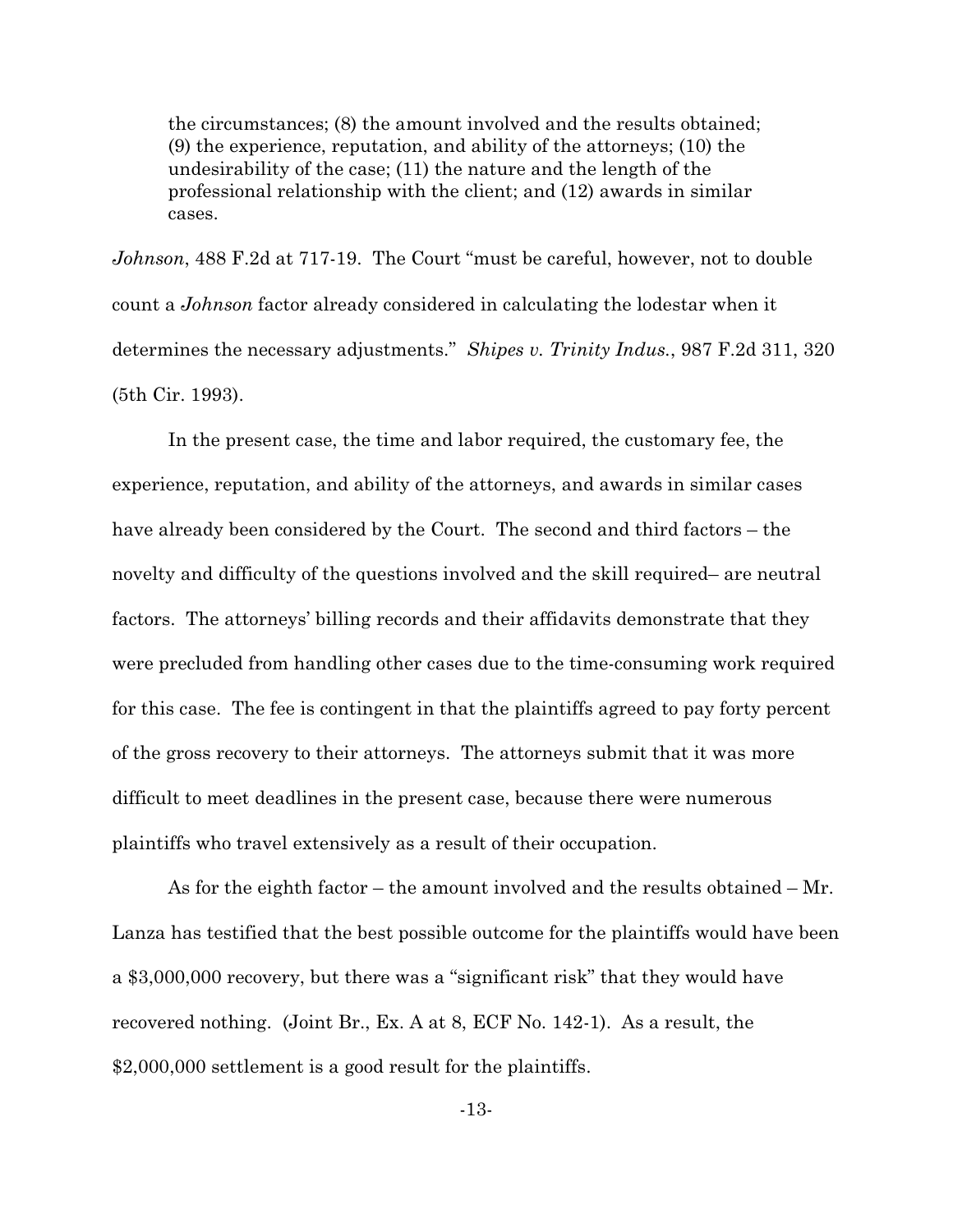The tenth factor is the undesirability of the case. As explained previously, the case was very labor-intensive and there was a risk that the plaintiffs would recover nothing if they went to trial. Therefore, the case was arguably undesirable. The eleventh factor – the nature and length of the professional relationship with the client – has no bearing on the fee award in the present case.

After reviewing the *Johnson* factors, the Court finds that there is no basis for adjusting the lodestar of \$803,025.31. The settlement agreement provides for attorneys' fees of \$795,656.21, a figure that is slightly less than the lodestar. Thus, the Court finds that the fees are reasonable and should be approved.

#### **III. APPROVAL OF EXPENSES**

The plaintiffs seek payment of \$35,319.35 in expenses incurred by their attorneys. Given the duration, complexity, and document-intensive nature of this case, the Court finds that these expenses are reasonable and should be approved.

#### **CONCLUSION**

For the foregoing reasons, the Court finds that the \$2,000,000 settlement, which includes payment of attorneys' fees in the amount of \$795,656.21 and attorneys' expenses in the amount of \$35,319.35 should be approved. The parties have asked the Court to stay the proceedings in this lawsuit until all payments under the settlement agreement have been made. The Court finds that this request should be granted. The parties are instructed to file a stipulation of dismissal with prejudice as soon as possible after the payments have been made.

#### **IT IS, THEREFORE, ORDERED AND ADJUDGED** that the Joint

-14-